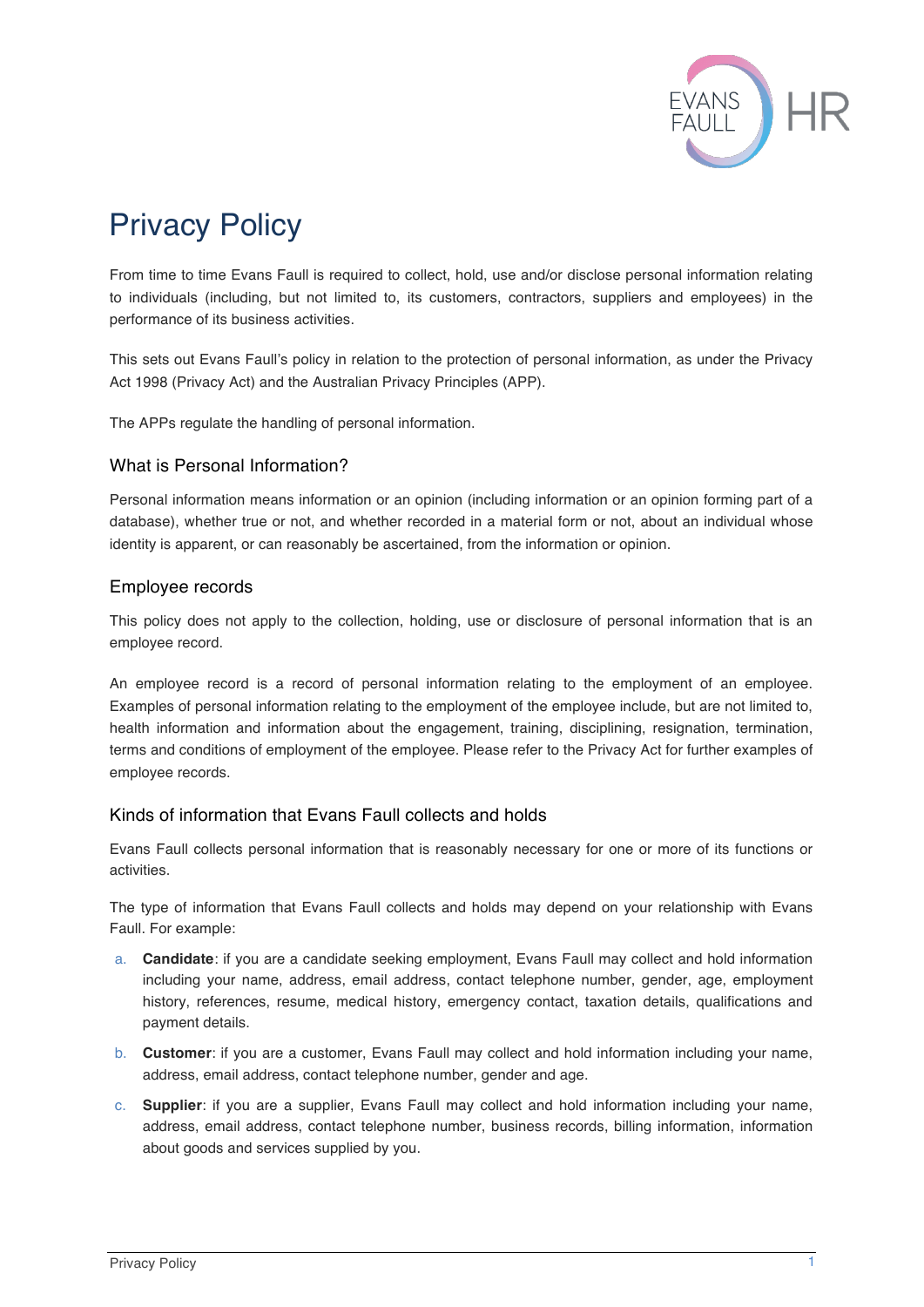d. **Referee**: if you are a referee of a candidate being considered for employment, Evans Faull may collect and hold information including your name, contact details, current employment information and professional opinion of candidate.

**Sensitive information**: Evans Faull will only collect sensitive information where you consent to the collection of the information and the information is reasonably necessary for one or more of Evans Faull's functions or activities. Sensitive information includes, but is not limited to, information or an opinion about racial or ethnic origin, political opinions, religious beliefs, philosophical beliefs, membership of a trade union, sexual preferences, criminal record, health information or genetic information.

## How Evans Faull collects and holds Personal Information

- 1. Evans Faull must collect personal information only by lawful and fair means. Evans Faull will collect personal information directly from you if it is reasonable or practicable to do so.
- 2. Evans Faull may collect personal information in a number of ways, including without limitation:
	- a. through application forms;
	- b. by email or other written mechanisms;
	- c. over a telephone call;
	- d. in person;
	- e. through transactions;
	- f. through our website;
	- g. through surveillance camera;
	- h. by technology that is used to support communications between us;
		- − through publically available information sources (which may include telephone directories, the internet and social media sites);
		- − direct marketing database providers;
- 3. When Evans Faull collects personal information about you through publicly available information sources, it will manage such information in accordance with the APPs.
- 4. Evans Faull must collect personal information only by lawful and fair means. Evans Faull will collect personal information directly from you if it is reasonable or practicable to do so.
- 5. At or before the time or, if it is not reasonably practicable, as soon as practicable after, Evans Faull collects personal information, Evans Faull must take such steps as are reasonable in the circumstances to either notify you or otherwise ensure that you are made aware of the following:
	- a. the identity and contact details of Evans Faull;
	- b. that Evans Faull has collected personal information from someone other than you or if you are unaware that such information has been collected;
	- c. that collection of personal information is required by Australian law, if it is;
	- d. the purpose for which Evans Faull collects the personal information;
	- e. the consequences if Evans Faull does not collect some or all of the personal information;
	- f. any other third party to which Evans Faull may disclose the personal information;
	- g. Evans Faull privacy policy contains information about how you may access and seek correction of personal information held by Evans Faull and how you may complain about a breach of the APPs; and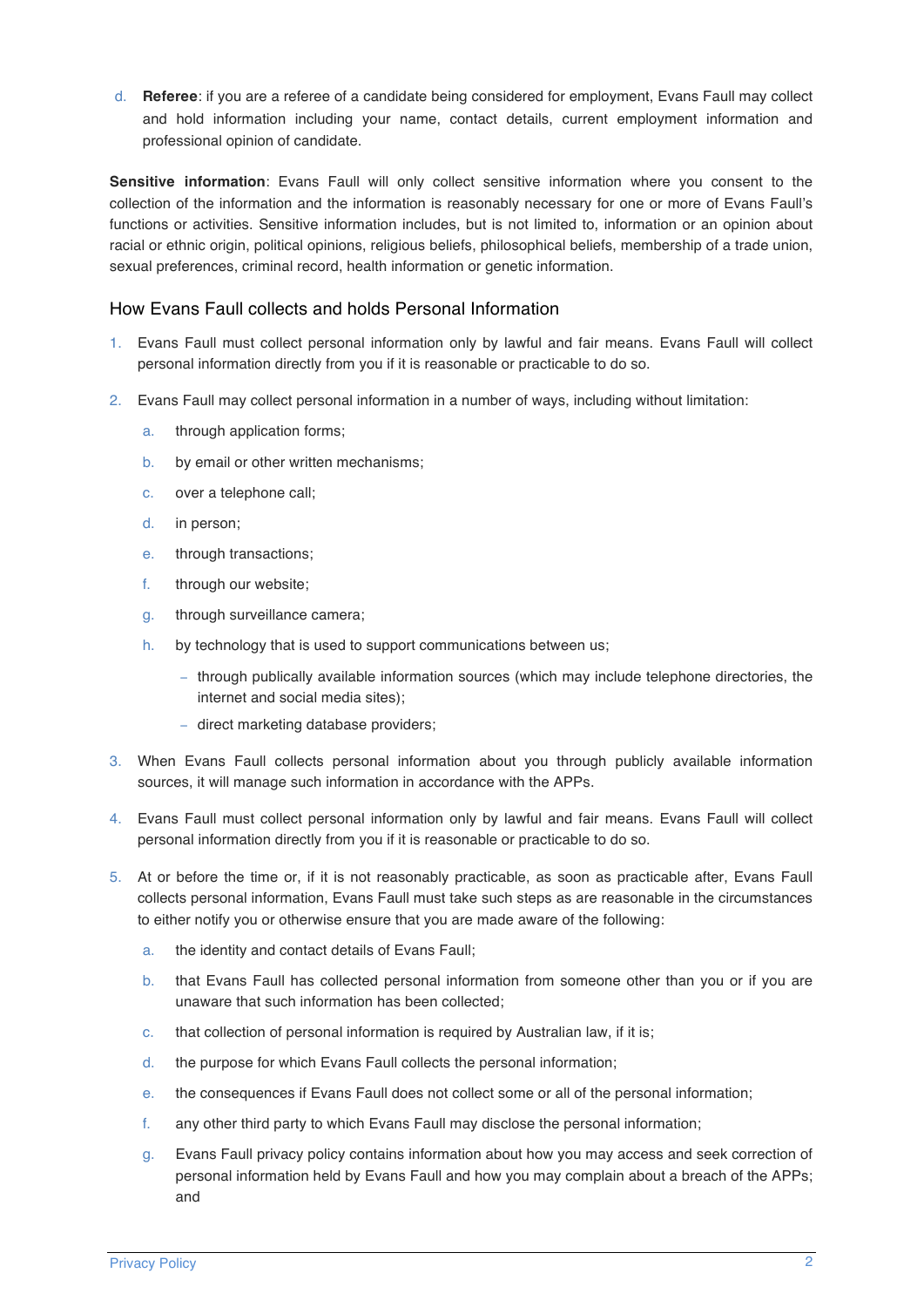- h. whether Evans Faull is likely to disclose personal information to overseas recipients, and the countries in which those recipients are likely to be located.
- 6. **Unsolicited personal information** is personal information that Evans Faull receives which it did not solicit. Unless Evans Faull determines that it could have collected the personal information in line with the APPs or the information is contained within a Commonwealth record, it must destroy the information to ensure it is de-identified.

## Purposes for which Evans Faull collects, holds, uses and/or discloses Personal Information

- 1. Evans Faull will collect personal information if it is reasonably necessary for one or more of its functions or activities.
- 2. The main purposes for which Evans Faull may collect, hold, use and/or disclose personal information may include but are not limited to:
	- a. recruitment functions;
	- b. customer service management;
	- c. training and events;
	- d. surveys and general research; and
	- e. business relationship management.
- 3. Evans Faull may also collect, hold, use and/or disclose personal information if you consent or if required or authorised under law.
- 4. Direct marketing:
	- a. Evans Faull may use or disclose personal information (other than sensitive information) about you for the purpose of direct marketing (for example, advising you of new goods and/or services being offered by Evans Faull).
	- b. Evans Faull may use or disclose sensitive information about you for the purpose of direct marketing if you have consented to the use or disclosure of the information for that purpose.
	- c. You can opt out of receiving direct marketing communications from Evans Faull by contacting the Privacy Officer.

#### Disclosure of Personal Information

Evans Faull may disclose your personal information for any of the purposes for which it is was collected, as detailed above, or where it is under a legal duty to do so.

Disclosure will usually be internally and to related entities or to third parties such as contracted service suppliers.

Before Evans Faull discloses personal information about you to a third party, Evans Faull will take steps as are reasonable in the circumstances to ensure that the third party does not breach the APPs in relation to the information.

## Access to Personal Information

If Evans Faull holds personal information about you, you may request access to that information by putting the request in writing and sending it to the Privacy Officer. Evans Faull will respond to any request within a reasonable period, and a charge may apply for giving access to the personal information.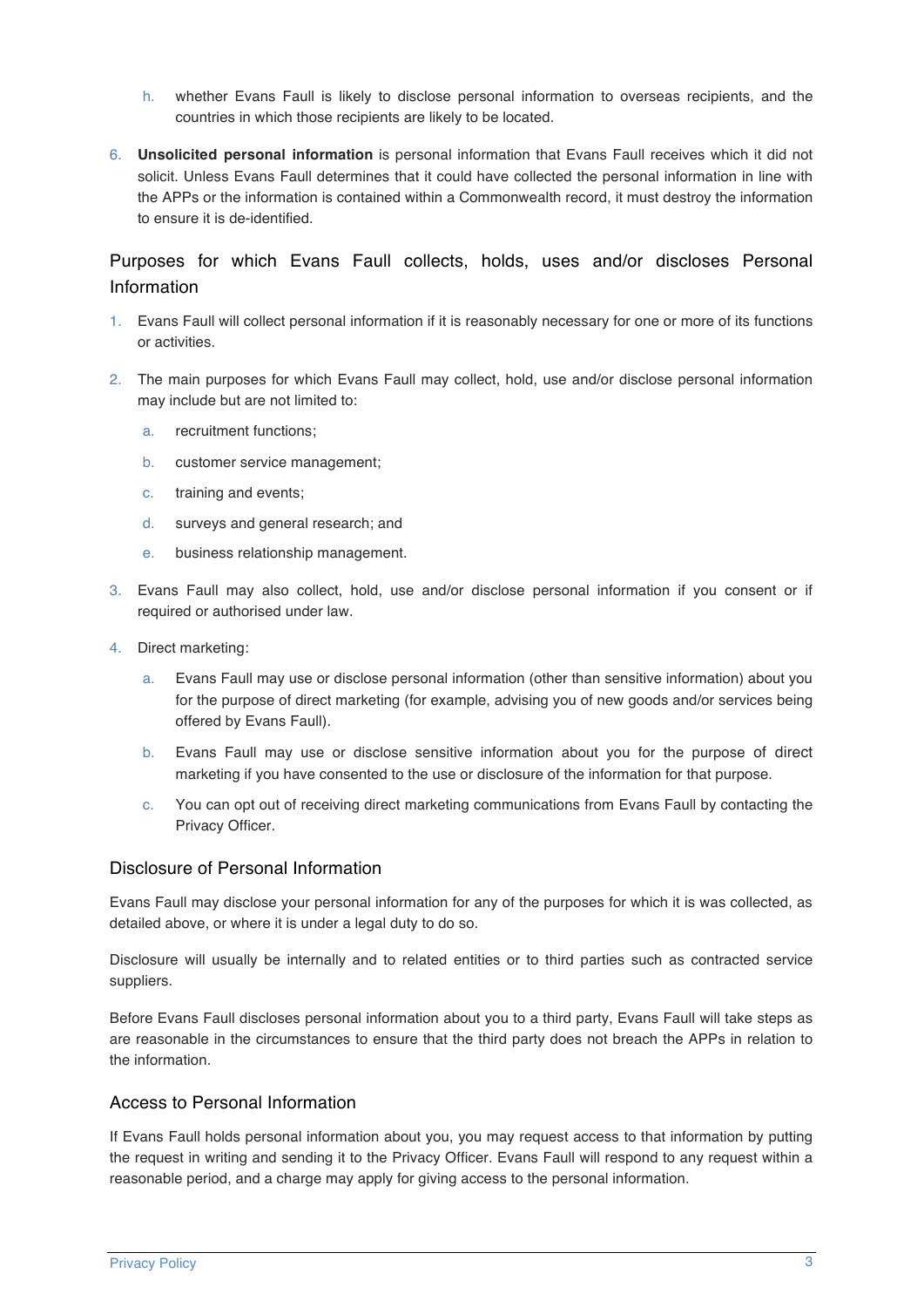There are certain circumstances in which Evans Faull may refuse to grant you access to the personal information. In such situations Evans Faull will give you written notice that sets out:

- a. the reasons for the refusal; and
- b. the mechanisms available to you to make a complaint.

#### Correction of Personal Information

If Evans Faull holds personal information that is inaccurate, out-of-date, incomplete, irrelevant or misleading, it must take steps as are reasonable to correct the information.

If Evans Faull holds personal information and you make a request in writing addressed to the Privacy Officer to correct the information, Evans Faull must take steps as are reasonable to correct the information and Evans Faull will respond to any request within a reasonable period.

There are certain circumstances in which Evans Faull may refuse to correct the personal information. In such situations Evans Faull will give you written notice that sets out:

- a. the reasons for the refusal; and
- b. the mechanisms available to you to make a complaint.

If Evans Faull corrects personal information that it has previously supplied to a third party and is request to notify the third party of the correction, Evans Faull will take such steps as are reasonable to give that notification unless impracticable or unlawful to do so.

#### Integrity and security of Personal Information

Evans Faull will take such steps (if any) as are reasonable in the circumstances to ensure that the personal information that it:

- a. collects is accurate, up-to-date and complete; and
- b. uses or discloses is, having regard to the purpose of the use or disclose, accurate, up-to-date and complete.

Evans Faull will take steps as are reasonable in the circumstances to protect the personal information from misuse, interference, loss and form unauthorised access, modification or disclosure.

If Evans Faull holds personal information, it no longer needs the information for any purpose for which the information may be used or disclosed, the information is not contained in any Commonwealth record and Evans Faull is not required by law to retain the information, it will take such steps as are reasonable in the circumstances to destroy the information or to ensure it is de-identified.

#### Anonymity and Pseudonymity

You have the option of not identifying yourself, or using a pseudonym, when dealing with Evans Faull in relation to a particular matter. This does not apply:

- a. where Evans Faull is required or authorised by or under an Australian law, or a court/tribunal order, to deal with individuals who have identified themselves; or
- b. where it is impracticable for Evans Faull to deal with individuals who have not identified themselves or who have used a pseudonym.

However, in some cases if you do not provide Evans Faull with your personal information when requested, Evans Faull may not be able to respond to your request or provide you with the goods or services that you are requesting.